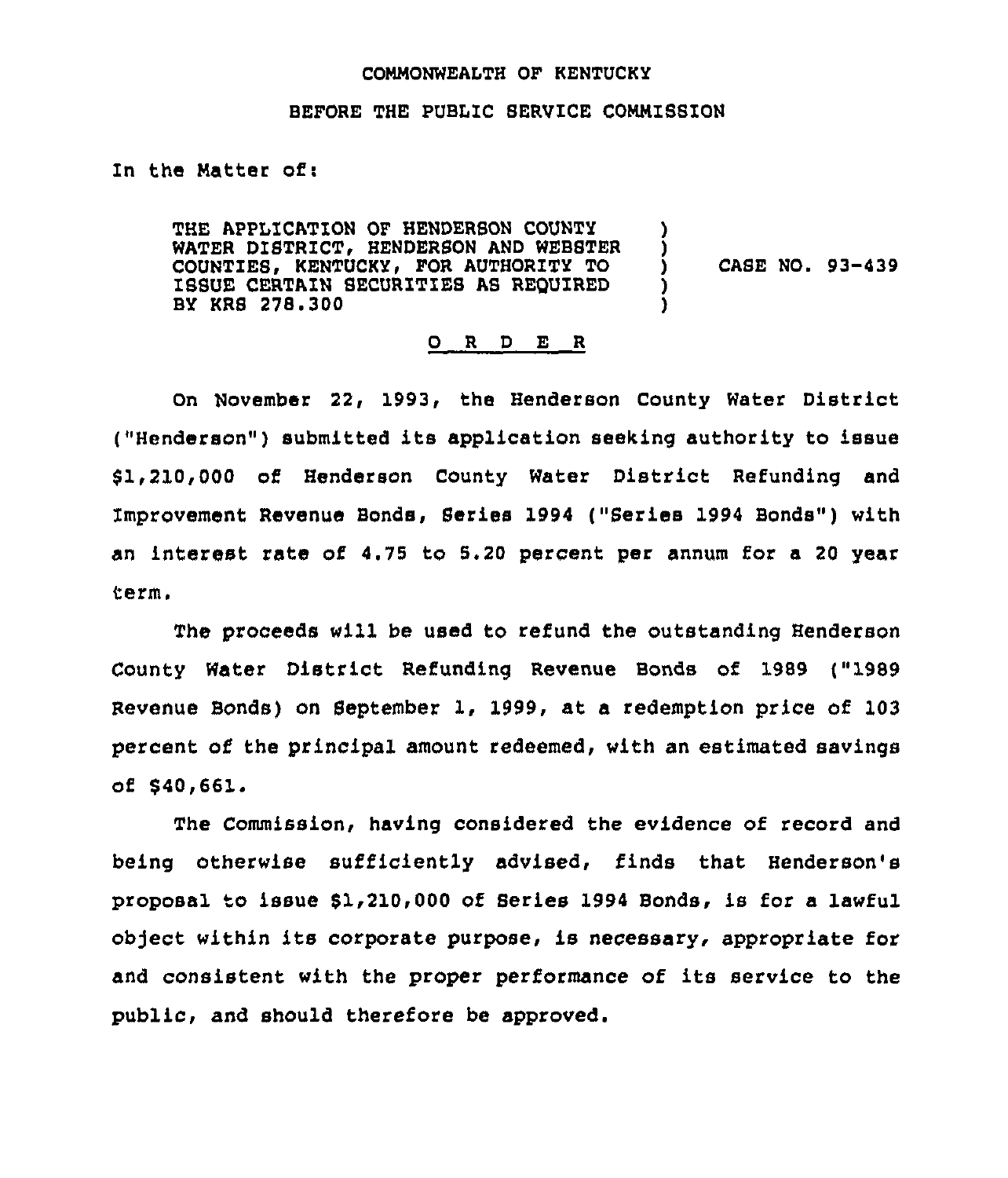IT IS THEREFORE ORDERED that:

1. Henderson is authorized to issue 51,210,000 of Series 1994 Bonds at an interest rate between 4.75 percent and 5.2 percent per annum.

2. Henderson shall agree only to such terms that will result in a positive net present value savings and which are consistent with the parameters set out in the application.

3. Henderson shall, within 30 days after issuance of the securities, file with the Commission a statement setting forth the date or dates of issuance of the securities, the price paid, the interest rate, the purchasers, and all fees and expenses, including underwriting discounts or commissions, or other compensation involved in the issuance and distribution.

4. The proceeds from the transactions authorized herein shall be used only for the lawful purposes set out in the application.

Nothing contained herein shall be construed as a finding of value for any purpose or as a warranty on the part of the Commonwealth of Kentucky or any agency thereof as to the securities authorized herein.

 $-2-$